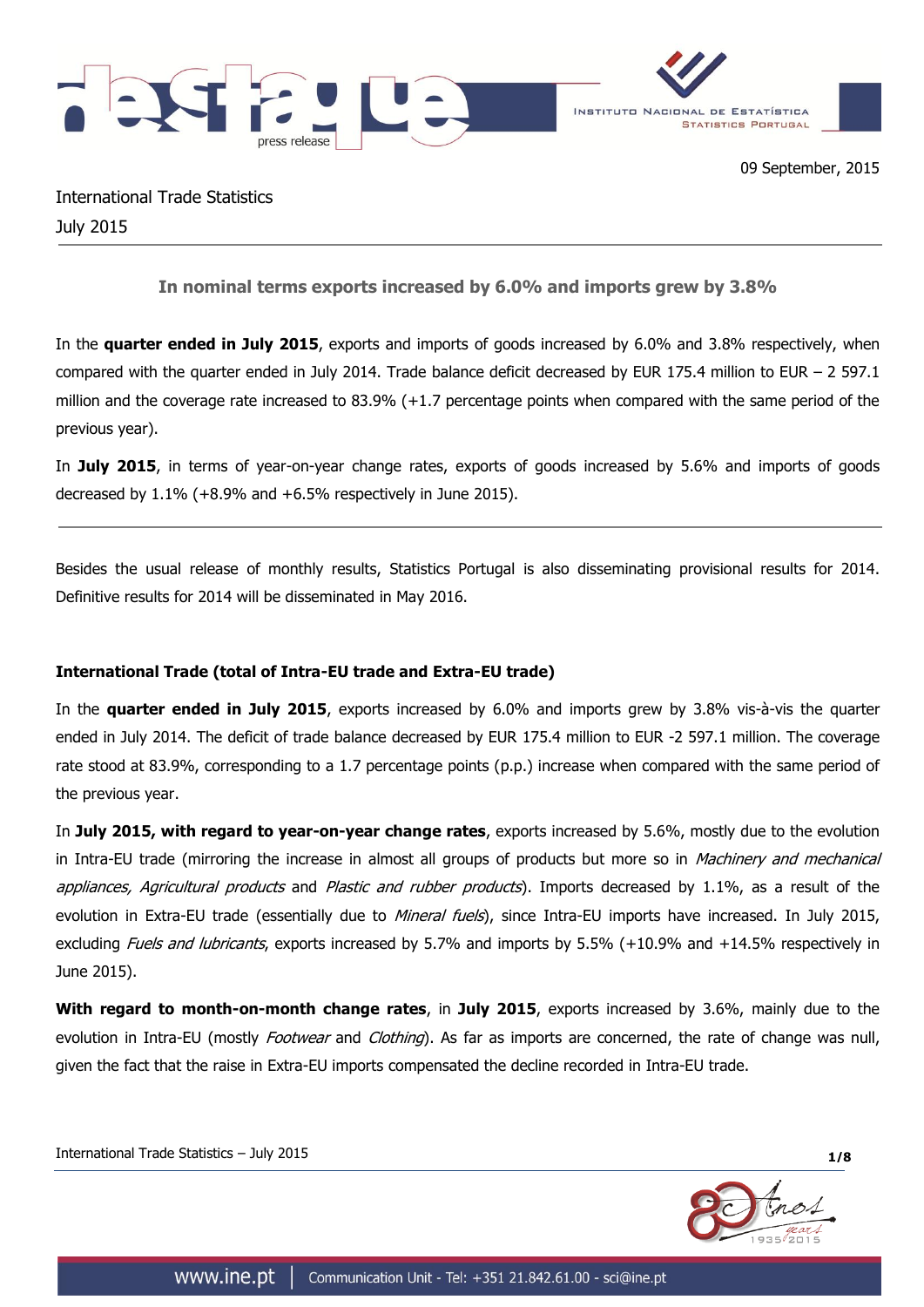

INSTITUTO NACIONAL DE ESTATÍSTICA **STATISTICS PORTUGAL** 

| <b>GLOBAL DATA</b>                    |             |                                   |               |  |  |  |
|---------------------------------------|-------------|-----------------------------------|---------------|--|--|--|
| <b>GLOBAL DATA</b>                    | € Million   | <b>GROWTH</b><br><b>RATE</b>      |               |  |  |  |
|                                       |             | MAY 14 to JUL 14 MAY 15 to JUL 15 | $\frac{0}{0}$ |  |  |  |
| <b>INTERNATIONAL</b>                  |             |                                   |               |  |  |  |
| Exports (FOB)                         | 12 769.9    | 13 538.3                          | 6.0           |  |  |  |
| Imports (CIF)                         | 15 542.4    | 16 135.4                          | 3.8           |  |  |  |
| <b>Trade Balance</b>                  | $-2772.5$   | $-2597.1$                         |               |  |  |  |
| Coverage rate (%)                     | 82.2        | 83.9                              |               |  |  |  |
| <b>INTRA-EU</b>                       |             |                                   |               |  |  |  |
| Exports (FOB)                         | 9 1 2 7 . 8 | 9 803.7                           | 7.4           |  |  |  |
| Imports (CIF)                         | 11 251.1    | 12 119.5                          | 7.7           |  |  |  |
| <b>Trade Balance</b>                  | $-2$ 123.2  | $-2315.9$                         |               |  |  |  |
| Coverage rate (%)                     | 81.1        | 80.9                              |               |  |  |  |
| <b>EURO ZONE</b>                      |             |                                   |               |  |  |  |
| Exports (FOB)                         | 7 661.1     | 8 2 5 7 . 5                       | 7.8           |  |  |  |
| Imports (CIF)                         | 10 229.5    | 10 995.2                          | 7.5           |  |  |  |
| <b>Trade Balance</b>                  | $-2568.4$   | $-2737.7$                         |               |  |  |  |
| Coverage rate (%)                     | 74.9        | 75.1                              |               |  |  |  |
| <b>EXTRA-EU</b>                       |             |                                   |               |  |  |  |
| Exports (FOB)                         | 3 642.0     | 3 7 3 4 . 6                       | 2.5           |  |  |  |
| Imports (CIF)                         | 4 2 9 1 . 3 | 4 0 1 5 . 9                       | $-6.4$        |  |  |  |
| <b>Trade Balance</b>                  | $-649.3$    | $-281.3$                          |               |  |  |  |
| Coverage rate (%)                     | 84.9        | 93.0                              |               |  |  |  |
| <b>EXCLUDING FUELS AND LUBRICANTS</b> |             |                                   |               |  |  |  |
| Exports (FOB)                         | 3 0 9 0.1   | 3 189.5                           | 3.2           |  |  |  |
| Imports (CIF)                         | 2 002.6     | 2 166.7                           | 8.2           |  |  |  |
| <b>Trade Balance</b>                  | 1 087.5     | 1 0 2 2.8                         |               |  |  |  |
| Coverage rate (%)                     | 154.3       | 147.2                             |               |  |  |  |

## **Intra-EU trade**

In the **quarter ended in July 2015**, Intra-EU exports increased by 7.4% and Intra-EU imports grew by 7.7%, **vis-àvis the quarter ended in July 2014**, with a corresponding coverage rate of 80.9% and a deficit of EUR 2 315.9 million.

In **July 2015**, Intra-EU exports increased by 6.6% **vis-à-vis July 2014** (+9.4% in the previous month), due to the overall increase recorded in most all groups of products, more so in Machinery and mechanical appliances, Agricultural products (mostly Citrus fruit, fresh or dried and Fresh fruit) and Plastic and rubber products (especially Plates, sheets, film, foil and strip, of non-cellular plastics). Intra-EU imports increased by 3.9% (+14.5% in the previous month), mostly reflecting the evolution of *Vehicles and other transport equipment* (essentially *Passenger motor cars*).

**When compared to the previous month**, Intra-EU exports grew by 3.8% in **July 2015**, mostly as a result of the increase in Footwear (essentially Footwear with outer soles of rubber, plastics, leather or composition leather and uppers of leather) and Clothing (mostly T-shirts, singlets and other vests, knitted or crocheted and Jerseys, pullovers, cardigans, waistcoats and similar articles, knitted or crocheted). Intra-EU imports fell by 0.5%, mainly as a result of the evolution in Machinery and mechanical appliances.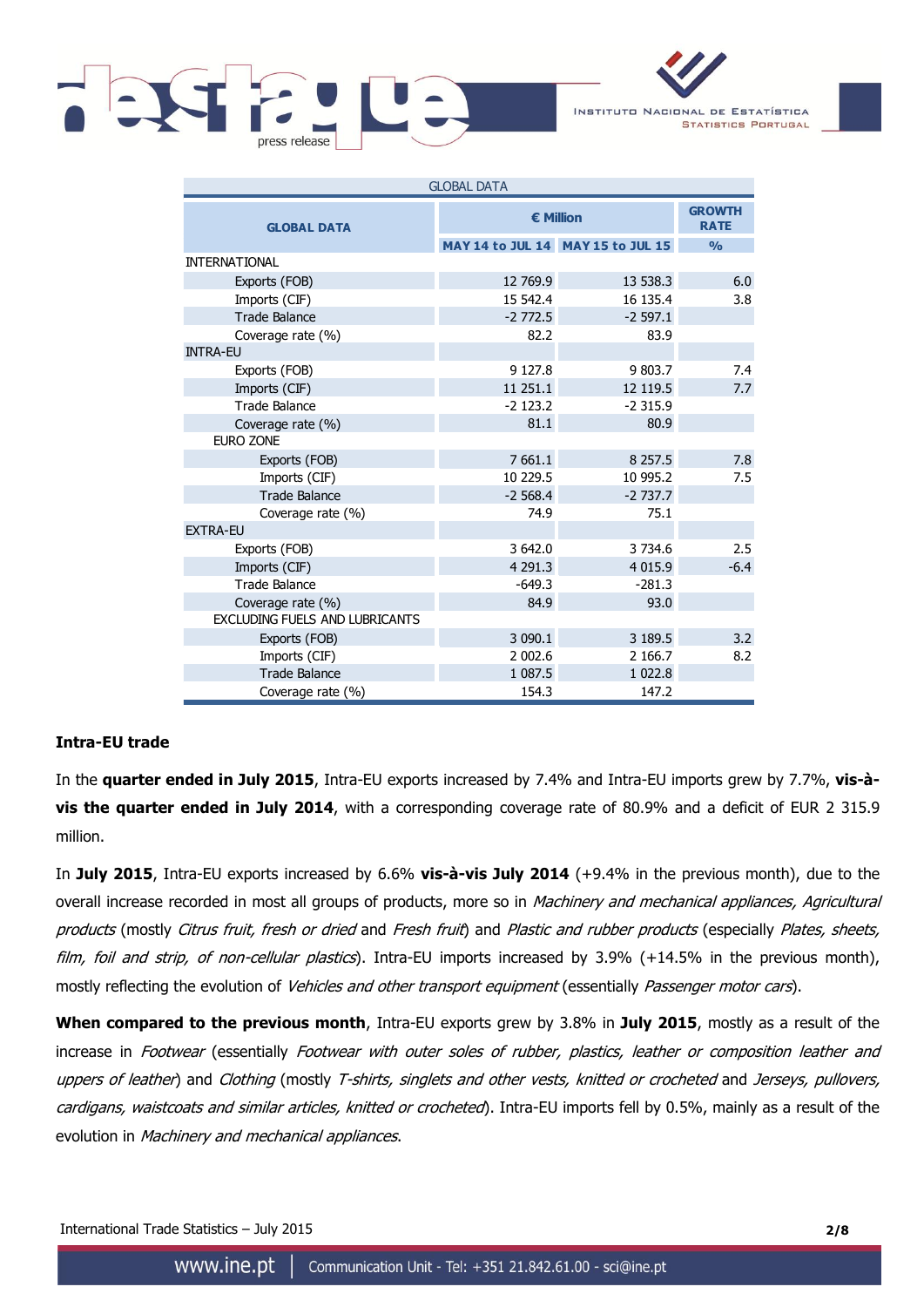



### **Extra-EU trade**

In the **quarter ended in July 2015**, **vis-à-vis the quarter ended in July 2014**, Extra-EU exports increased by 2.5% and imports decreased by 6.4%, which resulted in a deficit of EUR 281.3 million and a coverage rate of 93.0%. Excluding Fuels and lubricants, Extra-EU exports grew by 3.2% and Extra-EU imports increased by 8.2%. Extra-EU trade balance, excluding these types of products, accounted for a EUR 1 022.8 million surplus, corresponding to a coverage rate of 147.2%.

In **July 2015**, exports to Third Countries increased by 2.9% **in comparison with July 2014** (+7.8% in the previous month), mainly reflecting the performance of Mineral fuels (mostly Gas oils of petroleum or bituminous minerals and Motor spirit) and Vehicles and other transport equipment (mostly Passenger motor cars). Imports decreased by 14.5% (-13.4% in the previous month), essentially due to *Mineral fuels* (especially *Petroleum oils and those obtained from* bituminous minerals, crude) and as a result of the evolution of the crude import prices.

In **July 2015**, Extra-EU exports increased by 3.1% **vis-à-vis June 2015**, mostly due to Mineral fuels (mainly Light oils and preparations, of petroleum or bituminous minerals and Motor spirit), Textile materials (mostly Bedlinen, table linen, toilet linen and kitchen linen of all types of textile materials) and Base metals (essentially Semi-finished products, of iron or non-alloy steel and Bars and rods, of iron or non-alloy steel). Imports increased by 1.6%, as a result of the evolution of Plastic and rubber products (namely Polypropylene, in primary forms and Polymers of ethylene, in primary forms), Machinery and mechanical appliances and Chemical products (especially Heterocyclic compounds with nitrogen hetero-atom(s) only).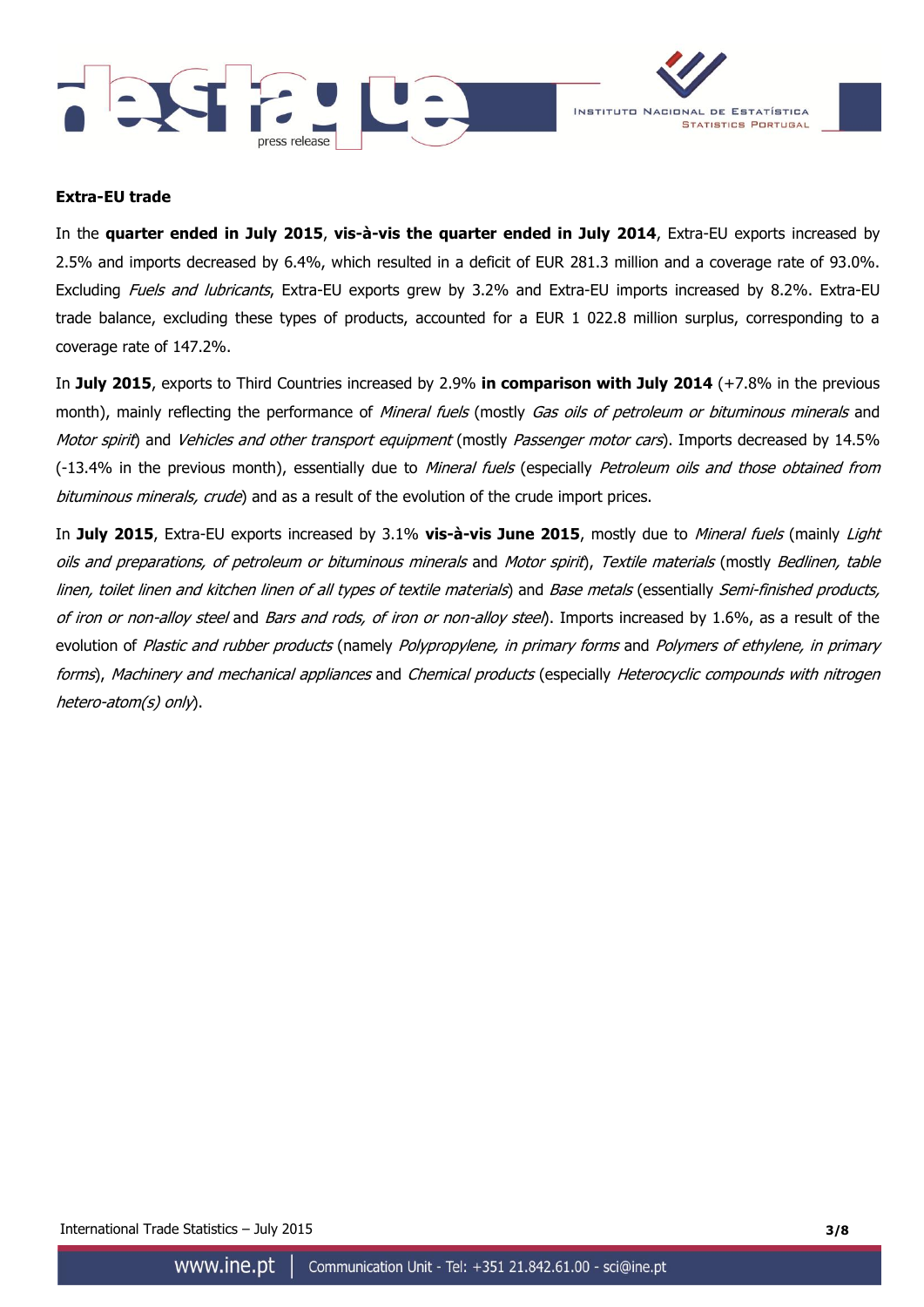

| <b>MONTHLY DATA - EXPORTS</b> |                      |         |                  |                           |                 |         |                  |                           |                 |         |                    |                           |  |  |           |  |                    |  |
|-------------------------------|----------------------|---------|------------------|---------------------------|-----------------|---------|------------------|---------------------------|-----------------|---------|--------------------|---------------------------|--|--|-----------|--|--------------------|--|
|                               | <b>INTERNATIONAL</b> |         |                  |                           | <b>INTRA-EU</b> |         |                  |                           | <b>EXTRA-EU</b> |         |                    |                           |  |  |           |  |                    |  |
|                               | € Million            |         |                  | <b>GROWTH RATE</b>        | € Million       |         |                  |                           |                 |         | <b>GROWTH RATE</b> |                           |  |  | € Million |  | <b>GROWTH RATE</b> |  |
| <b>MONTH</b>                  |                      |         |                  | $\frac{0}{0}$             |                 |         |                  | $\frac{0}{0}$             |                 |         |                    | $\frac{9}{0}$             |  |  |           |  |                    |  |
|                               | 2014                 | 2015    | Year-on-<br>year | <b>Month-to-</b><br>month | 2014            | 2015    | Year-on-<br>year | <b>Month-to-</b><br>month | 2014            | 2015    | Year-on-<br>year   | <b>Month-to-</b><br>month |  |  |           |  |                    |  |
| <b>TOTAL</b>                  | 48 105               | 29 964  |                  |                           | 34 099          | 21822   |                  |                           | 14 006          | 8 1 4 2 |                    |                           |  |  |           |  |                    |  |
| <b>JANUARY</b>                | 3 9 2 0              | 3788    | $-3.4$           | 2.4                       | 2868            | 2812    | $-2.0$           | 10.4                      | 1 0 5 2         | 976     | $-7.2$             | $-15.2$                   |  |  |           |  |                    |  |
| <b>FEBRUARY</b>               | 3817                 | 3 9 7 3 | 4.1              | 4.9                       | 2 761           | 2 9 3 8 | 6.4              | 4.5                       | 1 0 5 6         | 1 0 3 4 | $-2.0$             | 6.0                       |  |  |           |  |                    |  |
| <b>MARCH</b>                  | 3 9 4 8              | 4 4 0 8 | 11.7             | 11.0                      | 2843            | 3 1 8 3 | 12.0             | 8.4                       | 1 1 0 5         | 1 2 2 4 | 10.8               | 18.4                      |  |  |           |  |                    |  |
| <b>APRIL</b>                  | 3887                 | 4 2 5 8 | 9.5              | $-3.4$                    | 2 8 0 5         | 3 0 8 5 | 10.0             | $-3.1$                    | 1 0 8 2         | 1 1 7 3 | 8.4                | $-4.2$                    |  |  |           |  |                    |  |
| MAY                           | 4 0 9 7              | 4 2 4 2 | 3.5              | $-0.4$                    | 2 9 2 7         | 3 1 0 9 | 6.2              | 0.8                       | 1 1 7 0         | 1 1 3 3 | $-3.1$             | $-3.4$                    |  |  |           |  |                    |  |
| <b>JUNE</b>                   | 4 1 9 2              | 4 5 6 7 | 8.9              | 7.7                       | 3 0 0 3         | 3 2 8 5 | 9.4              | 5.7                       | 1 1 8 9         | 1 2 8 1 | 7.8                | 13.1                      |  |  |           |  |                    |  |
| <b>JULY</b>                   | 4 4 8 1              | 4 7 3 0 | 5.6              | 3.6                       | 3 1 9 7         | 3 4 0 9 | 6.6              | 3.8                       | 1 2 8 3         | 1 3 2 0 | 2.9                | 3.1                       |  |  |           |  |                    |  |
| <b>AUGUST</b>                 | 3 2 3 9              |         |                  |                           | 2 1 8 1         |         |                  |                           | 1 0 5 8         |         |                    |                           |  |  |           |  |                    |  |
| <b>SEPTEMBER</b>              | 4 0 7 6              |         |                  |                           | 2897            |         |                  |                           | 1 1 7 9         |         |                    |                           |  |  |           |  |                    |  |
| <b>OCTOBER</b>                | 4 6 31               |         |                  |                           | 3 1 2 1         |         |                  |                           | 1 509           |         |                    |                           |  |  |           |  |                    |  |
| <b>NOVEMBER</b>               | 4 1 1 8              |         |                  |                           | 2 9 4 6         |         |                  |                           | 1 1 7 2         |         |                    |                           |  |  |           |  |                    |  |
| <b>DECEMBER</b>               | 3699                 |         |                  |                           | 2 5 4 7         |         |                  |                           | 1 1 5 1         |         |                    |                           |  |  |           |  |                    |  |



International Trade Statistics – July 2015 **4/8**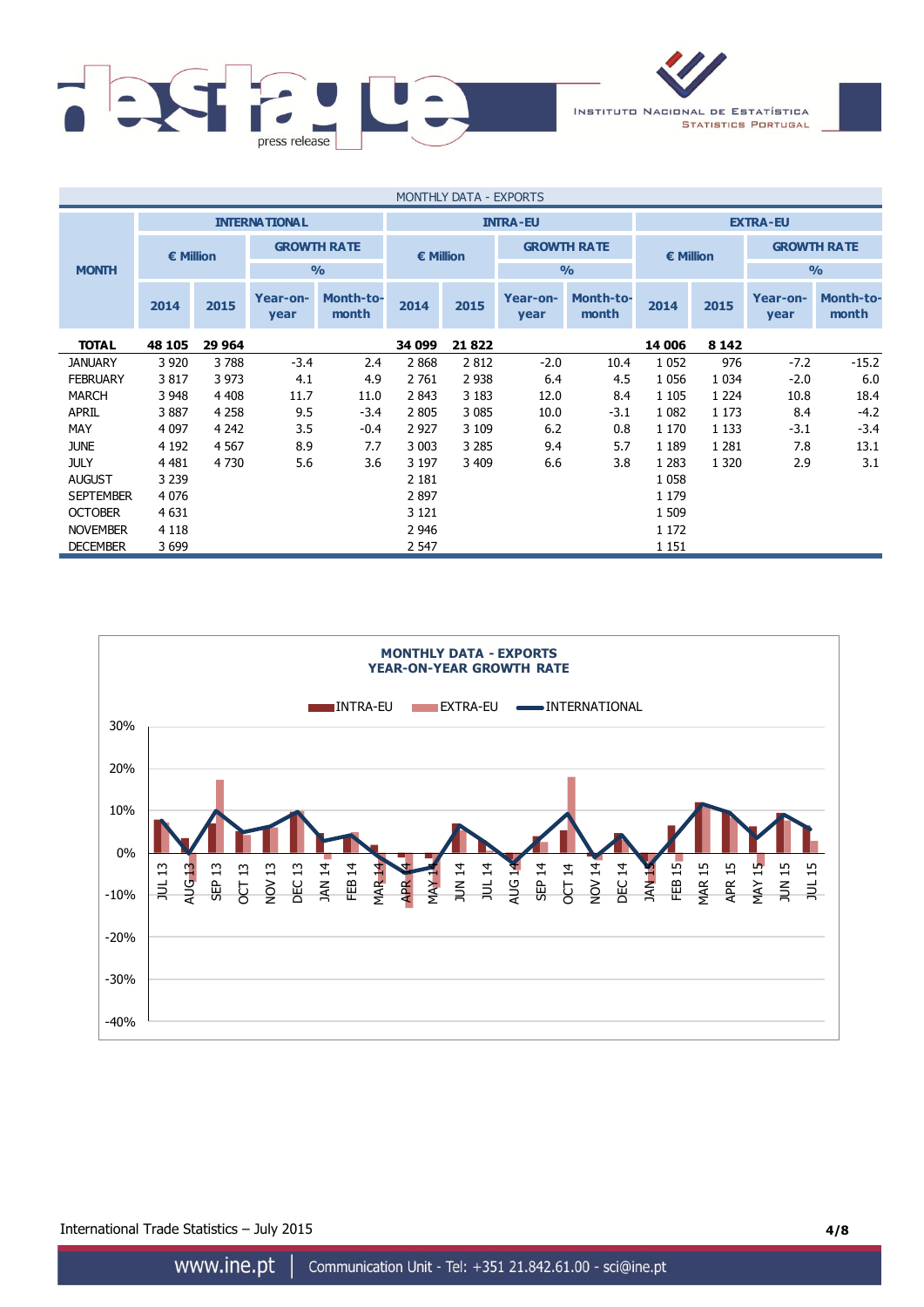

| MONTHLY DATA - IMPORTS |                      |         |                  |                           |           |         |                  |                           |         |         |                    |                           |  |  |           |  |                    |  |
|------------------------|----------------------|---------|------------------|---------------------------|-----------|---------|------------------|---------------------------|---------|---------|--------------------|---------------------------|--|--|-----------|--|--------------------|--|
|                        | <b>INTERNATIONAL</b> |         |                  | <b>INTRA-EU</b>           |           |         |                  | <b>EXTRA-EU</b>           |         |         |                    |                           |  |  |           |  |                    |  |
|                        | € Million            |         |                  | <b>GROWTH RATE</b>        | € Million |         |                  |                           |         |         | <b>GROWTH RATE</b> |                           |  |  | € Million |  | <b>GROWTH RATE</b> |  |
| <b>MONTH</b>           |                      |         |                  | $\frac{0}{0}$             |           |         |                  | $\frac{0}{0}$             |         |         |                    | $\frac{9}{0}$             |  |  |           |  |                    |  |
|                        | 2014                 | 2015    | Year-on-<br>year | <b>Month-to-</b><br>month | 2014      | 2015    | Year-on-<br>year | <b>Month-to-</b><br>month | 2014    | 2015    | Year-on-<br>year   | <b>Month-to-</b><br>month |  |  |           |  |                    |  |
| <b>TOTAL</b>           | 58 976               | 35 594  |                  |                           | 44 102    | 27 162  |                  |                           | 14874   | 8 4 3 2 |                    |                           |  |  |           |  |                    |  |
| <b>JANUARY</b>         | 4 9 1 2              | 4 4 2 1 | $-10.0$          | $-7.0$                    | 3 4 7 4   | 3 3 9 2 | $-2.4$           | $-5.7$                    | 1 4 3 7 | 1 0 2 9 | $-28.4$            | $-11.1$                   |  |  |           |  |                    |  |
| <b>FEBRUARY</b>        | 4 6 4 5              | 4 4 8 0 | $-3.6$           | 1.3                       | 3 5 2 5   | 3 5 4 5 | 0.6              | 4.5                       | 1 1 1 9 | 935     | $-16.5$            | $-9.2$                    |  |  |           |  |                    |  |
| <b>MARCH</b>           | 4 7 5 0              | 5 3 1 5 | 11.9             | 18.7                      | 3 7 7 0   | 4 1 3 0 | 9.6              | 16.5                      | 981     | 1 1 8 5 | 20.9               | 26.9                      |  |  |           |  |                    |  |
| <b>APRIL</b>           | 4 5 44               | 5 2 4 3 | 15.4             | $-1.4$                    | 3 5 7 6   | 3 9 7 5 | 11.2             | $-3.7$                    | 968     | 1 2 6 7 | 30.9               | 6.9                       |  |  |           |  |                    |  |
| <b>MAY</b>             | 5 0 23               | 5 3 5 1 | 6.5              | 2.1                       | 3 6 9 2   | 3883    | 5.2              | $-2.3$                    | 1 3 3 1 | 1 4 6 8 | 10.3               | 15.8                      |  |  |           |  |                    |  |
| <b>JUNE</b>            | 5 0 6 6              | 5 3 9 3 | 6.5              | 0.8                       | 3 607     | 4 1 2 9 | 14.5             | 6.3                       | 1 4 5 9 | 1 2 6 4 | $-13.4$            | $-13.9$                   |  |  |           |  |                    |  |
| <b>JULY</b>            | 5 4 5 4              | 5 3 9 2 | $-1.1$           | 0.0                       | 3 9 5 2   | 4 1 0 8 | 3.9              | $-0.5$                    | 1 501   | 1 2 8 4 | $-14.5$            | 1.6                       |  |  |           |  |                    |  |
| <b>AUGUST</b>          | 4 1 4 9              |         |                  |                           | 2 9 7 4   |         |                  |                           | 1 1 7 6 |         |                    |                           |  |  |           |  |                    |  |
| <b>SEPTEMBER</b>       | 5 2 3 8              |         |                  |                           | 3 9 5 7   |         |                  |                           | 1 2 8 1 |         |                    |                           |  |  |           |  |                    |  |
| <b>OCTOBER</b>         | 5 5 0 6              |         |                  |                           | 4 1 8 7   |         |                  |                           | 1 3 1 9 |         |                    |                           |  |  |           |  |                    |  |
| <b>NOVEMBER</b>        | 4 9 37               |         |                  |                           | 3792      |         |                  |                           | 1 1 4 5 |         |                    |                           |  |  |           |  |                    |  |
| <b>DECEMBER</b>        | 4 7 5 4              |         |                  |                           | 3 5 9 6   |         |                  |                           | 1 1 5 7 |         |                    |                           |  |  |           |  |                    |  |



International Trade Statistics – July 2015 **5/8**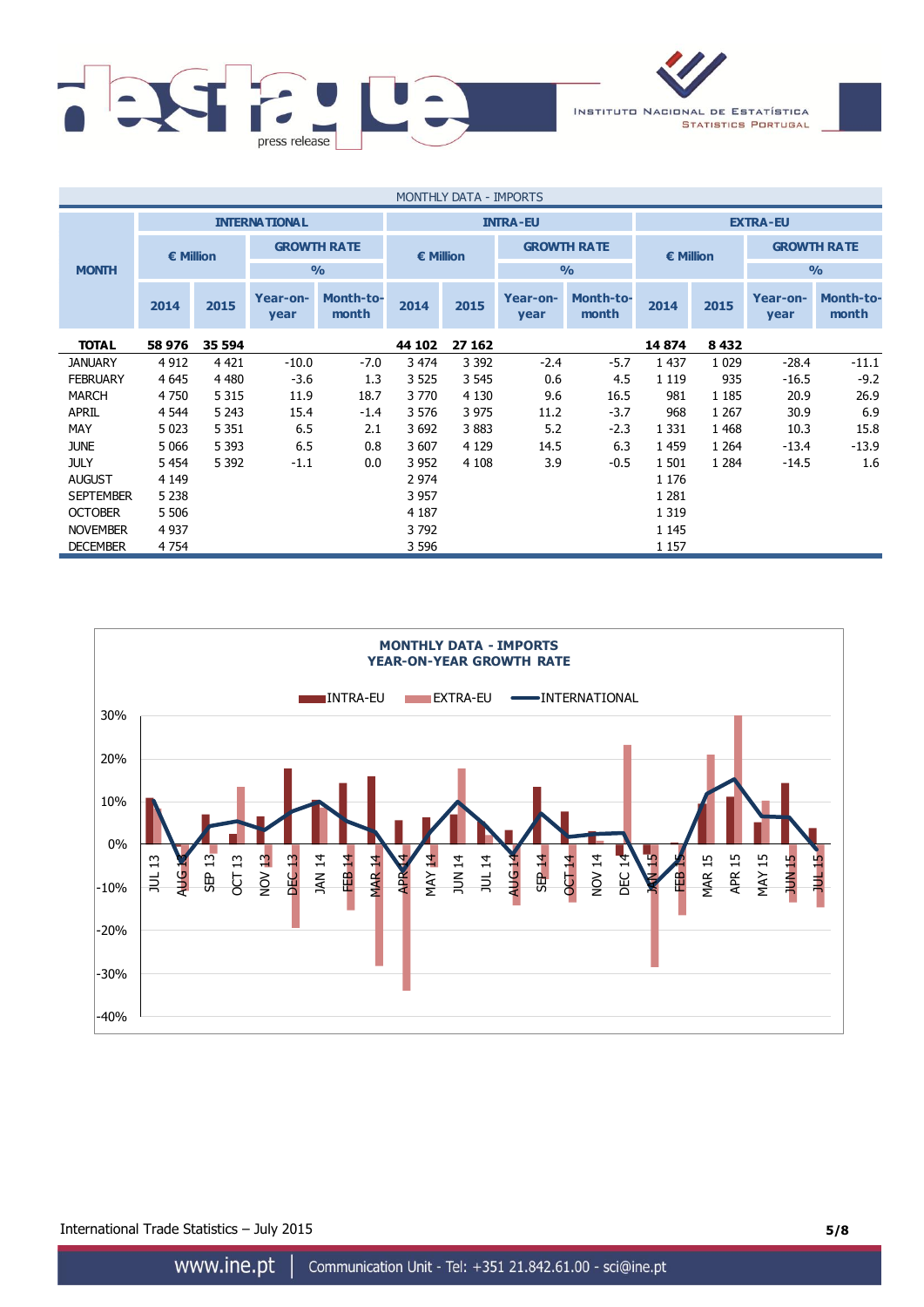



### **Broad Economic Categories**

In the **quarter ended in July 2015, in comparison with the quarter ended in July 2014**, with regard to **exports** the largest increases were recorded in *Transport equipment and accessories* (+9.9%), Fuels and lubricants (+7.5%) and *Industrial supplies* (+6.5%).

As far as *imports* are concerned, there were increases in all categories except in *Fuels and lubricants* (-18.0%). The most significant increase occurred in Transport equipment and accessories (+17.9%), mostly due to the evolution of Passenger motor cars.

|                                                       | <b>GLOBAL DATA</b>   |                                      |                              |                |                                      |                              |  |
|-------------------------------------------------------|----------------------|--------------------------------------|------------------------------|----------------|--------------------------------------|------------------------------|--|
|                                                       | <b>INTERNATIONAL</b> |                                      |                              |                |                                      |                              |  |
|                                                       |                      | <b>EXPORTS</b>                       |                              | <b>IMPORTS</b> |                                      |                              |  |
| <b>BROAD ECONOMIC CATEGORIES</b>                      |                      | € Million                            | <b>GROWTH</b><br><b>RATE</b> | € Million      |                                      | <b>GROWTH</b><br><b>RATE</b> |  |
|                                                       | <b>MAY 14</b>        | <b>MAY 15</b><br>to JUL 14 to JUL 15 | $\frac{0}{0}$                | <b>MAY 14</b>  | <b>MAY 15</b><br>to JUL 14 to JUL 15 | O/2                          |  |
| <b>FOOD AND BEVERAGES</b>                             | 1 2 2 3              | 1 2 8 5                              | 5.1                          | 1968           | 2 0 9 4                              | 6.4                          |  |
| PRIMARY                                               | 316                  | 364                                  | 15.4                         | 817            | 866                                  | 6.0                          |  |
| <b>PROCESSED</b>                                      | 907                  | 921                                  | 1.5                          | 1 1 5 2        | 1 2 2 8                              | 6.7                          |  |
| INDUSTRIAL SUPPLIES NOT ELSEWHERE SPECIFIED           | 4 2 4 5              | 4 5 20                               | 6.5                          | 4 4 0 5        | 4762                                 | 8.1                          |  |
| PRIMARY                                               | 339                  | 359                                  | 5.8                          | 457            | 466                                  | 2.0                          |  |
| <b>PROCESSED</b>                                      | 3 9 0 5              | 4 1 6 1                              | 6.6                          | 3 9 4 8        | 4 2 9 6                              | 8.8                          |  |
| <b>FUELS AND LUBRICANTS</b>                           | 1 0 7 0              | 1 1 5 0                              | 7.5                          | 2 9 2 1        | 2 3 9 4                              | $-18.0$                      |  |
| PRIMARY                                               | 0                    | 0                                    | $-29.3$                      | 2 2 7 0        | 1 9 0 1                              | $-16.2$                      |  |
| <b>PROCESSED</b>                                      | 1 0 6 9              | 1 1 5 0                              | 7.6                          | 651            | 492                                  | $-24.4$                      |  |
| CAPITAL GOODS, AND PARTS AND ACCESSORIES THEREOF (1)  | 1 6 4 0              | 1 674                                | 2.1                          | 2 1 5 7        | 2 2 3 0                              | 3.4                          |  |
| CAPITAL GOODS (EXCEPT TRANSPORT EQUIPMENT)            | 1 0 2 2              | 1 0 0 3                              | $-1.9$                       | 1 3 2 1        | 1 3 7 5                              | 4.1                          |  |
| PARTS AND ACCESSORIES                                 | 618                  | 671                                  | 8.6                          | 835            | 855                                  | 2.3                          |  |
| TRANSPORT EOUIPMENT AND PARTS AND ACCESSORIES THEREOF | 1 9 4 5              | 2 1 3 7                              | 9.9                          | 1995           | 2 3 5 3                              | 17.9                         |  |
| PASSENGER MOTOR CARS                                  | 590                  | 660                                  | 11.9                         | 701            | 960                                  | 37.0                         |  |
| <b>OTHER</b>                                          | 291                  | 277                                  | $-4.8$                       | 293            | 292                                  | $-0.2$                       |  |
| PARTS AND ACCESSORIES                                 | 1 0 6 4              | 1 1 9 9                              | 12.7                         | 1 0 0 2        | 1 100                                | 9.8                          |  |
| CONSUMER GOODS NOT ELSEWHERE SPECIFIED                | 2 6 2 4              | 2 760                                | 5.2                          | 2 0 9 4        | 2 2 9 9                              | 9.8                          |  |
| <b>DURABLE</b>                                        | 326                  | 333                                  | 2.2                          | 341            | 359                                  | 5.2                          |  |
| <b>SEMI-DURABLE</b>                                   | 1 479                | 1 5 3 6                              | 3.9                          | 791            | 862                                  | 8.9                          |  |
| NON-DURABLE                                           | 820                  | 891                                  | 8.7                          | 961            | 1 0 7 8                              | 12.1                         |  |
| <b>GOODS NOT ELSEWHERE SPECIFIED</b>                  | 23                   | 12                                   | $-50.5$                      | $\overline{2}$ | 3                                    | 44.0                         |  |
| (1) - EXCEPT TRANSPORT EQUIPMENT                      |                      |                                      |                              |                |                                      |                              |  |

### International Trade Statistics – July 2015 **6/8**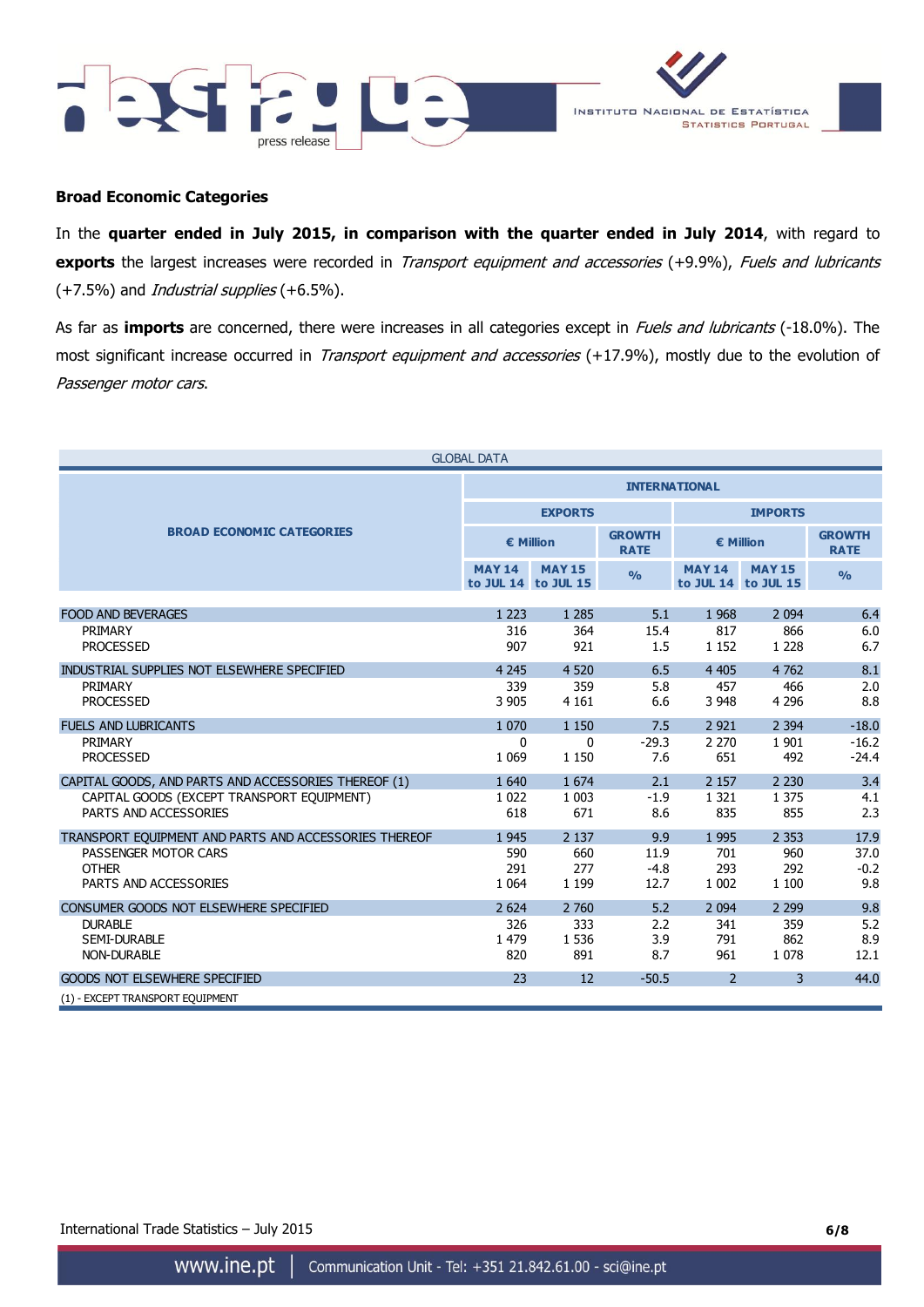



## **INTERNATIONAL TRADE STATISTICS 2014 – PROVISIONAL RESULTS**

Statistics Portugal disseminates the provisional results for International Trade 2014, in anticipation by one month to the official revisions policy calendar, so that these data might be included in the provisional results of the Quarterly National Accounts covering the 2nd quarter 2015, to be disseminated soon.

The following table resumes the main differences vis-à-vis the preliminary results disseminated in May 2015:

| REVISIONS OF INTERNATIONAL TRADE STATISTICS - 2014 |                                      |                                      |                  |                                                                          |                                                                          |  |  |  |
|----------------------------------------------------|--------------------------------------|--------------------------------------|------------------|--------------------------------------------------------------------------|--------------------------------------------------------------------------|--|--|--|
|                                                    |                                      |                                      |                  | <b>Annual Growth Rate</b>                                                |                                                                          |  |  |  |
| <b>GLOBAL DATA</b>                                 | <b>Preliminary</b><br><b>results</b> | <b>Provisional</b><br><b>Results</b> | <b>Diference</b> | <b>Preliminary results</b><br>2014/<br><b>Definitive results</b><br>2013 | <b>Provisional Results</b><br>2014/<br><b>Definitive results</b><br>2013 |  |  |  |
|                                                    |                                      | $\epsilon$ Million                   |                  |                                                                          | $\frac{0}{0}$                                                            |  |  |  |
| <b>INTERNATIONAL</b>                               |                                      |                                      |                  |                                                                          |                                                                          |  |  |  |
| Exports (FOB)                                      | 48 177.1                             | 48 104.6                             | $-72.5$          | 1.8%                                                                     | 1.7%                                                                     |  |  |  |
| Imports (CIF)                                      | 58 853.8                             | 58 976.4                             | 122.6            | 3.2%                                                                     | 3.4%                                                                     |  |  |  |
| <b>Trade Balance</b>                               | $-10676.7$                           | $-10871.8$                           | $-195.1$         | $\overline{\phantom{a}}$                                                 |                                                                          |  |  |  |

The revisions policy is a procedure inherent to the production of official statistics. Data revision reflects the constant commitment between up-to-date information and quality, in respect to high standards of accuracy and reliability.

Intra-UE Trade statistics are the result of a compilation of data declared by the enterprises belonging to the Intrastat System (those above the exemption threshold defined on an annual basis) and from adjustments for non responses and for transactions below the exemption threshold, in order to assure that the data corresponds to the total value of imports and exports from VAT taxable persons, in each Member State.

As far as International Trade statistics are concerned, the main reason behind a data revision is the existence of additional data which has not been reported to Statistics Portugal in time of previous dissemination. Other reasons to revisions in data already disseminated are the high number of enterprises that have corrected the data after it was already declared and the high number of new enterprises that, in the meantime, started operating in the market but didn't report to the Intrastat System.

The aforementioned data is available at [www.ine.pt,](http://www.ine.pt/) as statistical indicators.

International Trade Statistics – July 2015 **7/8**